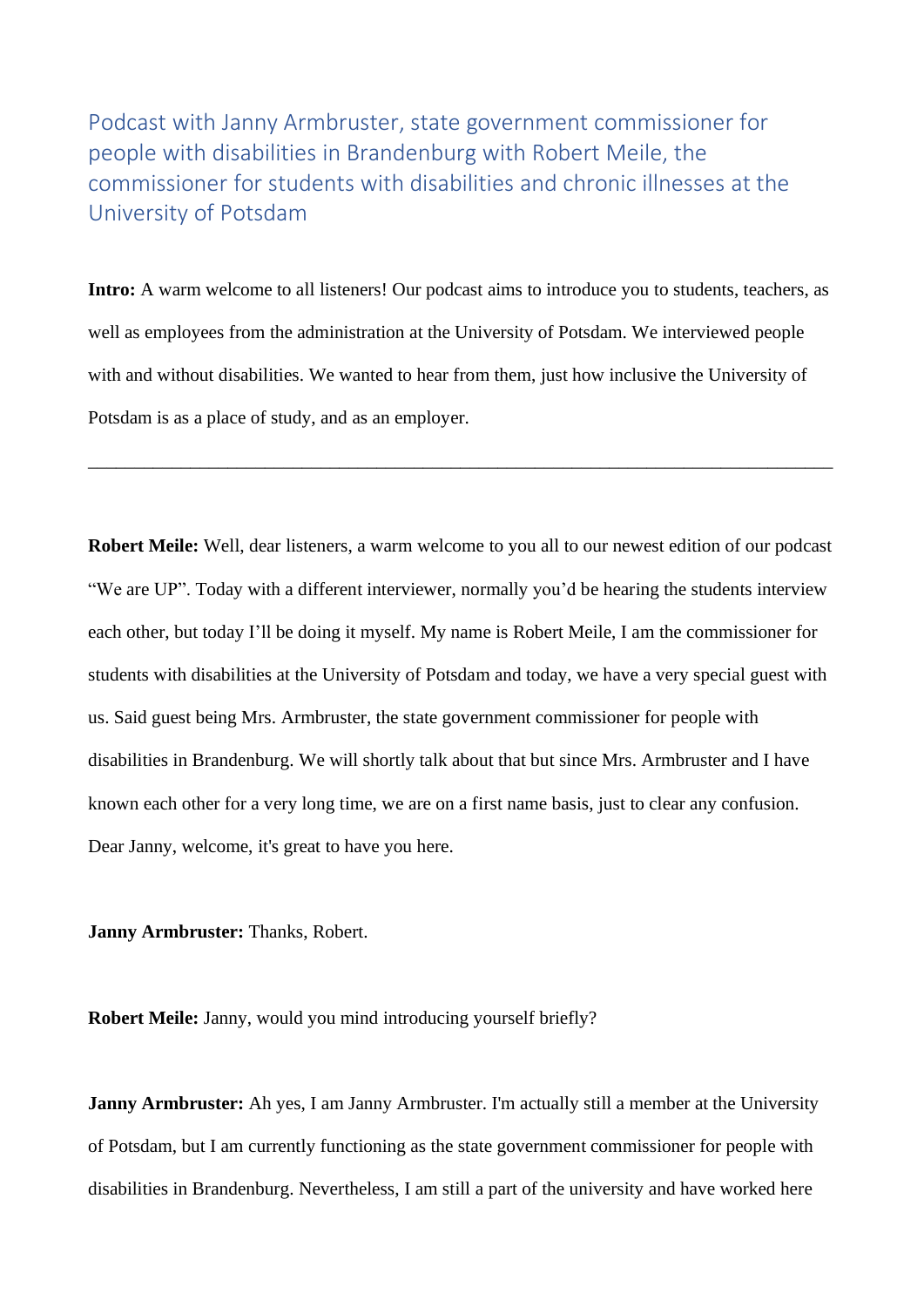for over 20 years, starting in 1998. I used to work in the civil service sector in different positions and functions and have also worked at the TU Berlin. I studied German and History to get a teacher training certificate at the Humboldt University, and that is the abridged version of my resume.

**Robert Meile:** Well, thank you, and you've already mentioned this, but how do you become state government commissioner for people with disabilities?

**Janny Armbruster:** Well, it's a function that is bound to a legislative period, the government orders it and the procedure is like a typical application process. It was a three-tiered process in which I came out on top of over 20 other applicants.

**Robert Meile:** Well, and if I'm not mistaken, it's been two years already since then.

**Janny Armbruster:** No, actually it's only been one since August of last year. So technically, it's true but it always takes a while for things like that. Well, first the government must set up and then it takes a while for a position like that to be enforced. And then Corona happened and then it did take like nearly a year.

**Robert Meile:** It's been a very trying time. How did you experience all of this personally, and as the government appointed commissioner for people with disabilities in Brandenburg?

**Janny Armbruster:** When I got this position in August of last year it was the height of the pandemic. I mean everyone can remember we don't have to recount it again. And for a task like this, a political one, where I must negotiate or be the advocate for people with disabilities in our state, while still maintaining the decisions enacted by the government. And now you're in this position, where you can't even get to know the people and the organizations you're supposed to be advocating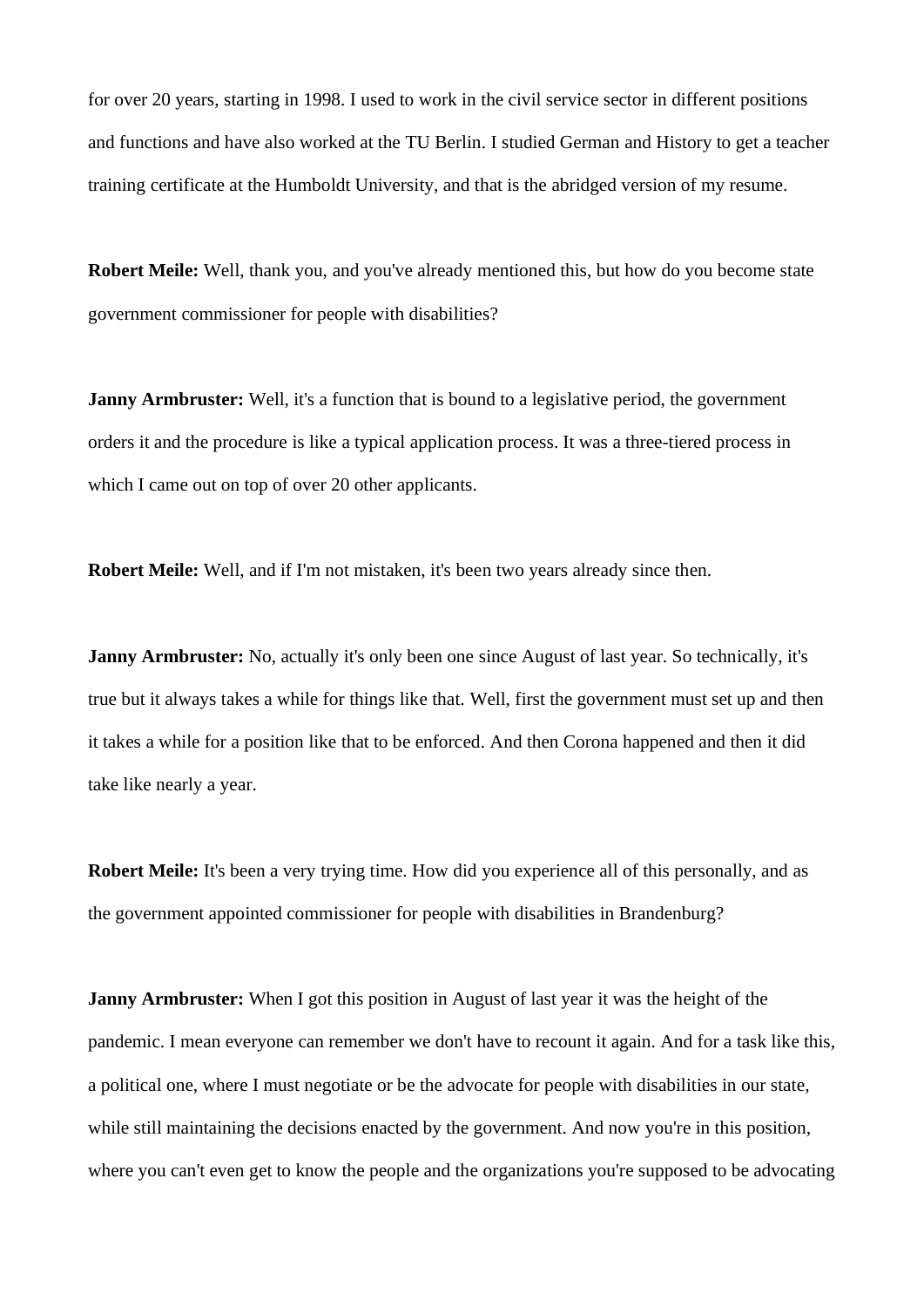for. It's a tough start, where now you're forced to be a pencil pusher for the most part, and it's only been half a year or so in which I've been able to get to know and meet these people and organizations, not just via Zoom, but in real life, and this part of the job is incredibly important.

**Robert Meile:** You haven't mentioned this yet, but you've been working with people with disabilities for a long time now. You were like a guidance counselor at the university, so this topic isn't exactly new for you, you've been working in this field for a long time. What would you say is your vision for a truly inclusive society? How do you envision the people living together especially in Brandenburg?

**Janny Armbruster:** Ideally, we wouldn't have to define this term "inclusive society" anymore. If we stopped defining people with different disabilities through their disability and started seeing them just as any other human being and communicated openly with them, like we do with everybody else, I mean in the realm of possibility, then we would have achieved a truly inclusive world, and this is something we only learn through interaction. Be it in every part of our life, whether it be in our education, in the job market, in sports, in our free time, anywhere. Basically, in every part of our life other people can decide freely for themselves and unfortunately, we are a long way from there still.

**Robert Meile:** You said it. What would you say, I mean, being the state appointed commissioner for Brandenburg, what could you tell us about your experience, or what the people with disabilities in the state Brandenburg have told you, I mean you are also in contact with the state Advisory Board for people with disabilities and other fractions. What would you say are the biggest areas for improvement that need working on? That was the first question and the second one is, what are the steps you're taking to realize these improvements and work on these areas?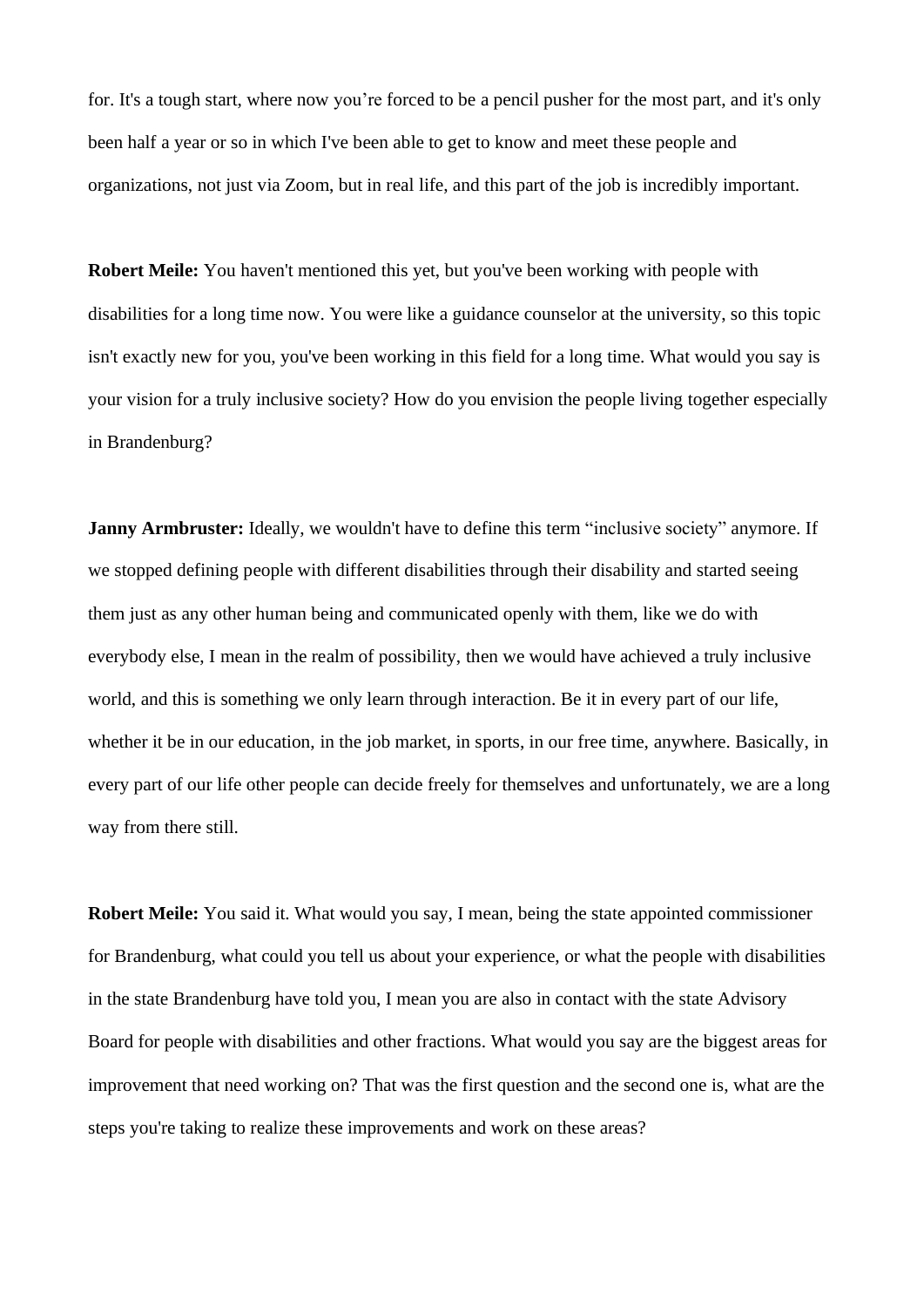**Janny Armbruster:** Well, it's basically a cross cutting political issue, because whenever one tries to engage politically, they are always trying to further their own agenda. Maybe someone wants to develop more mass sports, or someone wants to engage politically, whether it be in education or whatever, but inclusion literally encompasses all of these areas of life. Since I am coming from a background of higher education and have been socialized in university circles, I am familiar with the typical student life cycle and that cycle starts way before you begin your studies, even before the matriculation and it sticks with you until you graduate. And I've tried to adopt this model for the task I am heading currently, meaning that especially young people with disabilities are near and dear to me because I think we can break out of these old patterns. And if we manage that our children born with a disability or that become disabled over time don't have to end up in this oldfashioned cycle off having to go through early intervention institutions until they move on to special needs schools and apprenticeships, where they are immediately assigned to workshops and are therefore continually ostracized from society, then we can say we have achieved something. So, my goal is to make these special needs schools inclusive, meaning that our children can get into good inclusive schools. As for the parents, currently they have the authority to decide where to put their children and they oftentimes think that these special needs schools are better suited for their children instead of inclusive schools, and I'm afraid that this might actually be true, so we need to rethink inclusion and better our inclusive schools. We want the parents to say yes, my child needs to be schooled inclusively and children that have been schooled inclusively don't necessarily end up in these workshops like the one's commonplace in Berlin, where the children usually don't end up on the general job market and are therefore excluded from the aforementioned typical life cycle of a student. Realistically speaking, in my 3 remaining years I know I won't be able to change the world. I wish I could, but the least I can do is try to open doors so that we can achieve more inclusion in early intervention institutions. I am in talks with the secretary of education over how to improve inclusion in education, which has a pretty bad reputation here in Brandenburg. We want to right the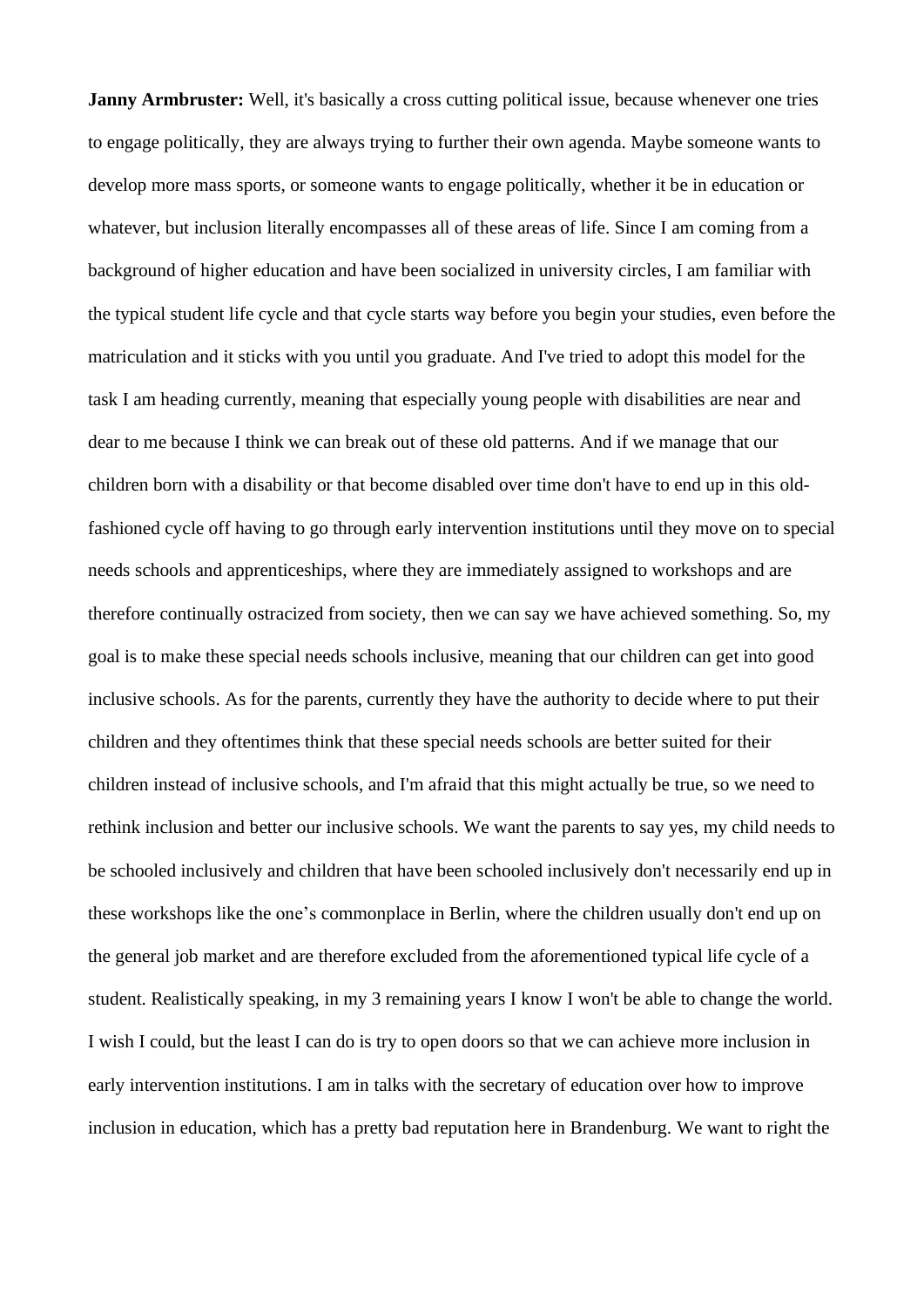wrongs of the past years and to boost this topic to get more inclusive schools and to get more children into this inclusive field of education and hopefully so on and so forth.

**Robert Meile:** That is a very nice approach, and as you said it yourself, something that I also experience as a commissioner is that very few people with disabilities actually acquire their A-Levels or general qualification for university entrance, because they are forced in a certain direction or because the system doesn't have any confidence in them. For that I can definitely support this approach, I mean there is a very little percentage of people with disabilities who actually start their studies here with us. And if they were to undergo a "normal" schooling and education system, they would also presumably end up at the universities.

**Janny Armbruster:** But most likely not a single person from special needs schools, right? And that's the problem, they aren't encouraged the way they would be or could be at an inclusive school.

**Robert Meile:** It starts with individual equality measures and that's something we've experienced, that if they haven't gotten the proper individual equality measures at school, they most likely don't reach graduation at these schools, unlike if they had a proper individual equality measure as they can acquire here. So that's also something to take into consideration. Especially people with partial performance impairments or dyslexia or dyscalculia, they oftentimes fall out of these systems entirely and end up in special needs schools.

**Janny Armbruster:** My strategy is actually, it's just seeing how much we can achieve in these three years so that it actually continues well into the next legislative period. And I think the idea here would be to like get some kind of model school or model region maybe, wherein a system is put in place that mimics this student life cycle we've talked about before. Only now, it would be the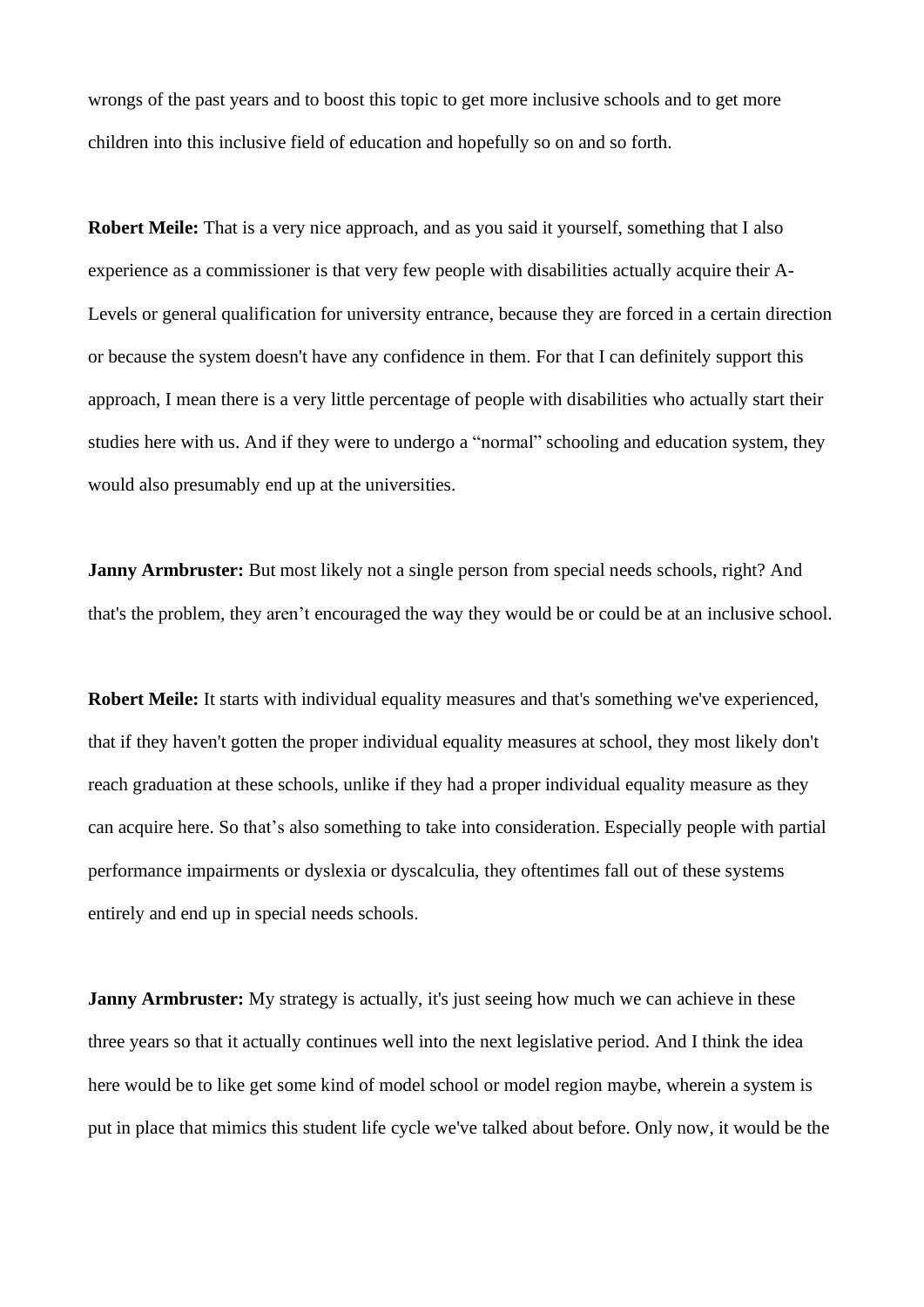life cycle of children with disabilities where we showcase exemplary ways of what this model could entail and look like.

**Robert Meile:** Models are very important, that's why we do this campaign for our podcast in which we introduce all these people that have walked this path before. And a lot of them often times recount this experience as very tiresome, where they must muster a lot of courage and strength. But I admire this a lot because I think, especially for people with disabilities, they must assert themselves in society to enforce their rights more than someone like me for example. Education is a very big topic. You've mentioned before that you've started during the pandemic, and we've experienced a tremendous digitalization, especially at the universities. We switched over to or had to switch over into the digital sphere. In your department there is also the implementation office for digital accessibility. Sounds a bit complicated. What exactly is that and what do you do, what does someone do there?

**Janny Armbruster:** I mean, whenever we talk about inclusion into society, we are also always talking about dismantling barriers. We've talked about the ones prevalent in schools but obviously there are also barriers in the digital sphere. You couldn't even imagine. We are all sitting in front of our computers, attend Zoom meetings, I don't know, do video conferences, switch our files from A to B and are generally just very mobile. And especially for visually impaired or blind people, partially even deaf people, there are built in barriers that we don't even acknowledge. It starts with documents that aren't readable, like PDFs, which then started an accessibility act in the EU, that had to be administered in every country, the BitVO. With this act, everyone in civil spaces and institutions is obligated to design accessible website or mobile applications like apps. We are currently still at a point where we have to declare these things still, like it's still not accessible in this or that part, but I think, at the beginning of next year we will have to start shutting down websites. And we are currently at a university and something that's important for universities is that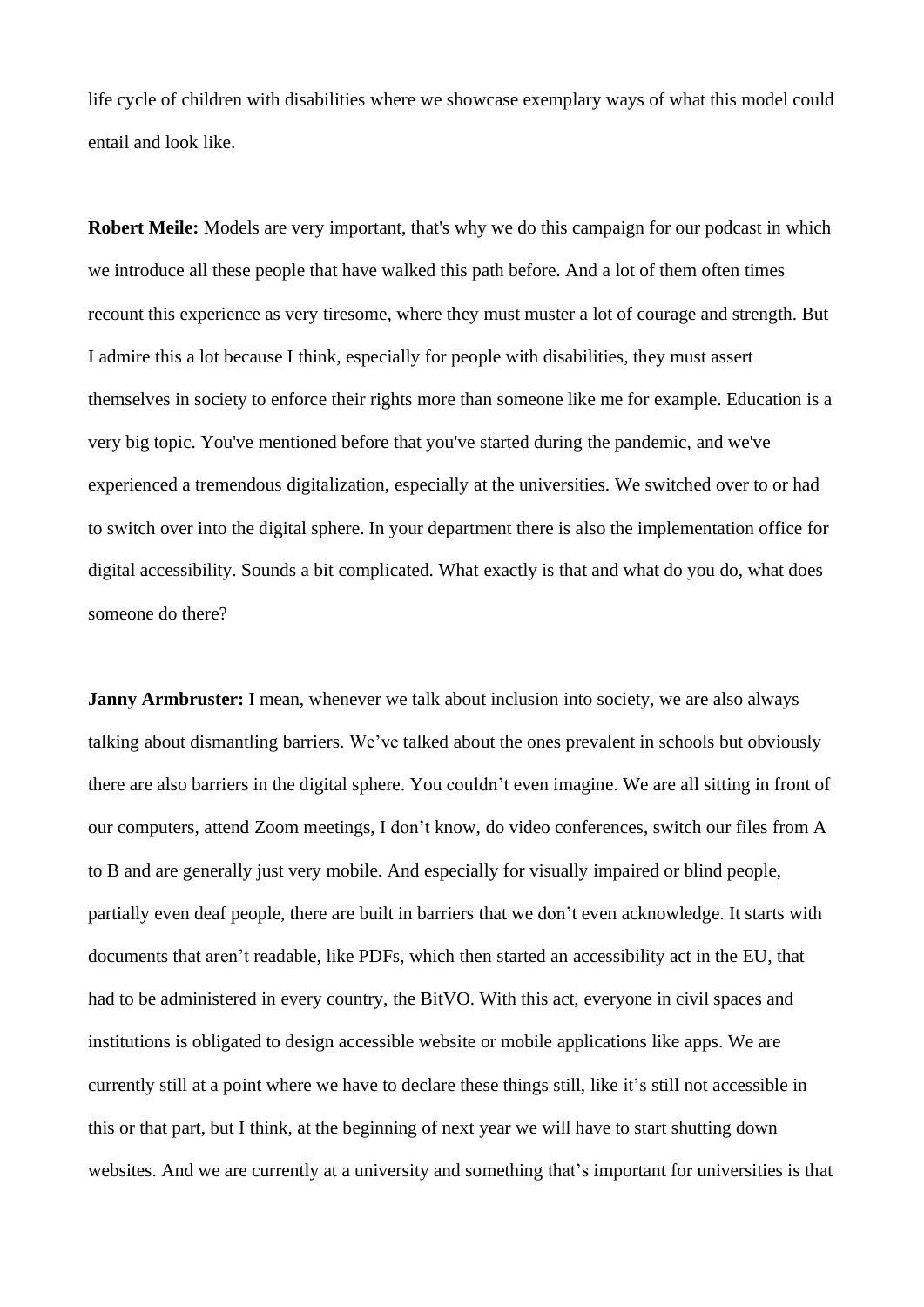students work with online learning platforms. Lecturers upload their material and partially what's uploaded there. Websites like Moodle aren't accessible for the most part. Or PDFs that aren't readable and here the university is obligated to fulfill their legal order. Accessible websites, accessible documents, and the implementation office for digital accessibility to answer all these questions, they all have to be set up. The implementation office is tied to my position currently and all students, every person, every citizen can come to me whenever they notice inaccessible websites or applications, they'll be redirected to our implementation office and they'll be taken through the regulated process, where they can show what works and what doesn't. If within three weeks they haven't received a response and the barriers persist, then we would start to pressure the relevant parties to either take down the website or change the inaccessible features.

**Robert Meile:** And this is currently happening? Do you have an overview over the number of enquiries or complaints you get?

**Janny Armbruster:** Unfortunately, not. I've only hired someone two months ago and we've started doing this ourselves, making a website and flyer for it. It's always like that. This implementation office in our department wasn't really well known, but as soon as people become aware of it, people will start coming to us with their queries, saying they can't access this part because there is a barrier they can't overcome. I think this will start happening once there is a general awareness about this position.

**Robert Meile:** Digital accessibility is a big challenge for lecturers with which we must deal with, not just digitally. We have a huge pool of lecturers at the university that must provide accessible documents or education, and all the enquiries land on my desk first. How do we go about that? Which advice would you give lecturers that ask you this question, like how am I supposed to manage that?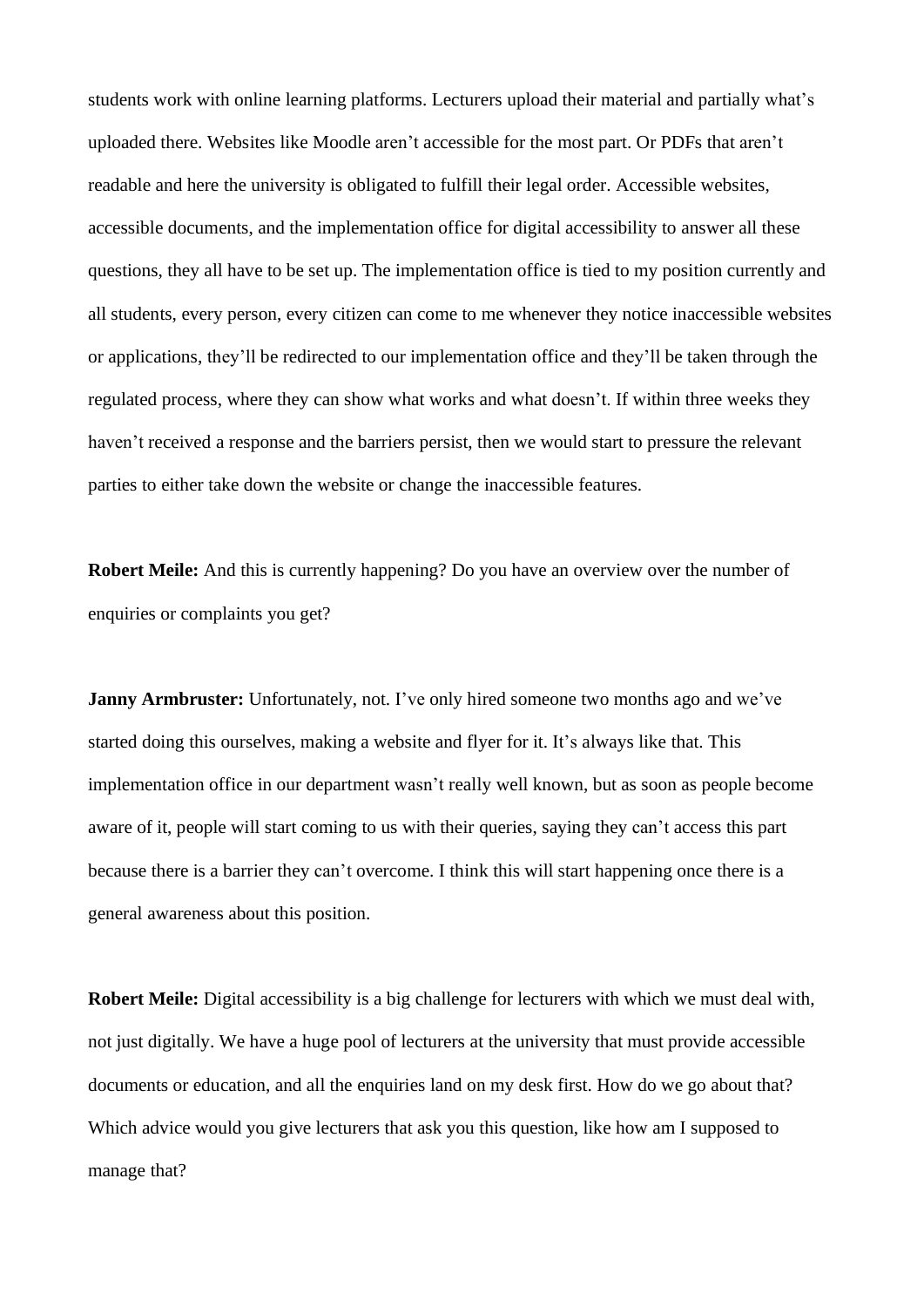**Janny Armbruster:** As with everything else, if accessibility is considered from the start, then we wouldn't face any of these problems anymore. The problem arises once you have to take it into account retrospectively because then it's associated with effort, and you encounter technical obstacles. My advice for everyone is, think about it from the start, look for barriers and how you can design your documents and webpages accessible? For you, Robert and your colleagues, my advice is to create a style guide for accessible documents for people to just download it. How does it work? How do I create an accessible PDF? It's just a matter of how to save it. Basically, for the university you'd let Frau Guzman develop a handout with which all teaching staff can work. But I'd also advise the university to implement a supervisory board, to prevent these barrier ridden sites from ever uploading. It is after all a legal objective for the university to control these sites, so they have to think about how they want to go about that.

**Robert Meile:** It is a huge opportunity. We've been dealing with this for a long time now. You start to look at your own structures and think "What can we improve?" and I think that overall, we're on the right track. With commissioned a website test with the LRSV and we've gotten back a very long reports I think over 100 pages, but that's exactly what the state benefits from, even one for digital teaching. And we've noticed that for people with disabilities or certain impairments it's been a huge relief. We've noticed that the students with chronic illnesses, or those who can't leave the house, students with psychological illnesses, have done much better during their studies now rather than during classroom teaching. According to my colleague Annette Guzmann this also partially applies to employees with disabilities and impairments since we are also an educational institution. Did you also get feedback from the citizens during the pandemic or rather let me rephrase that, what type of feedback have you received? What elements we adapted during the pandemic should be maintained? What has been accepted and what are things where people say "No, we can't keep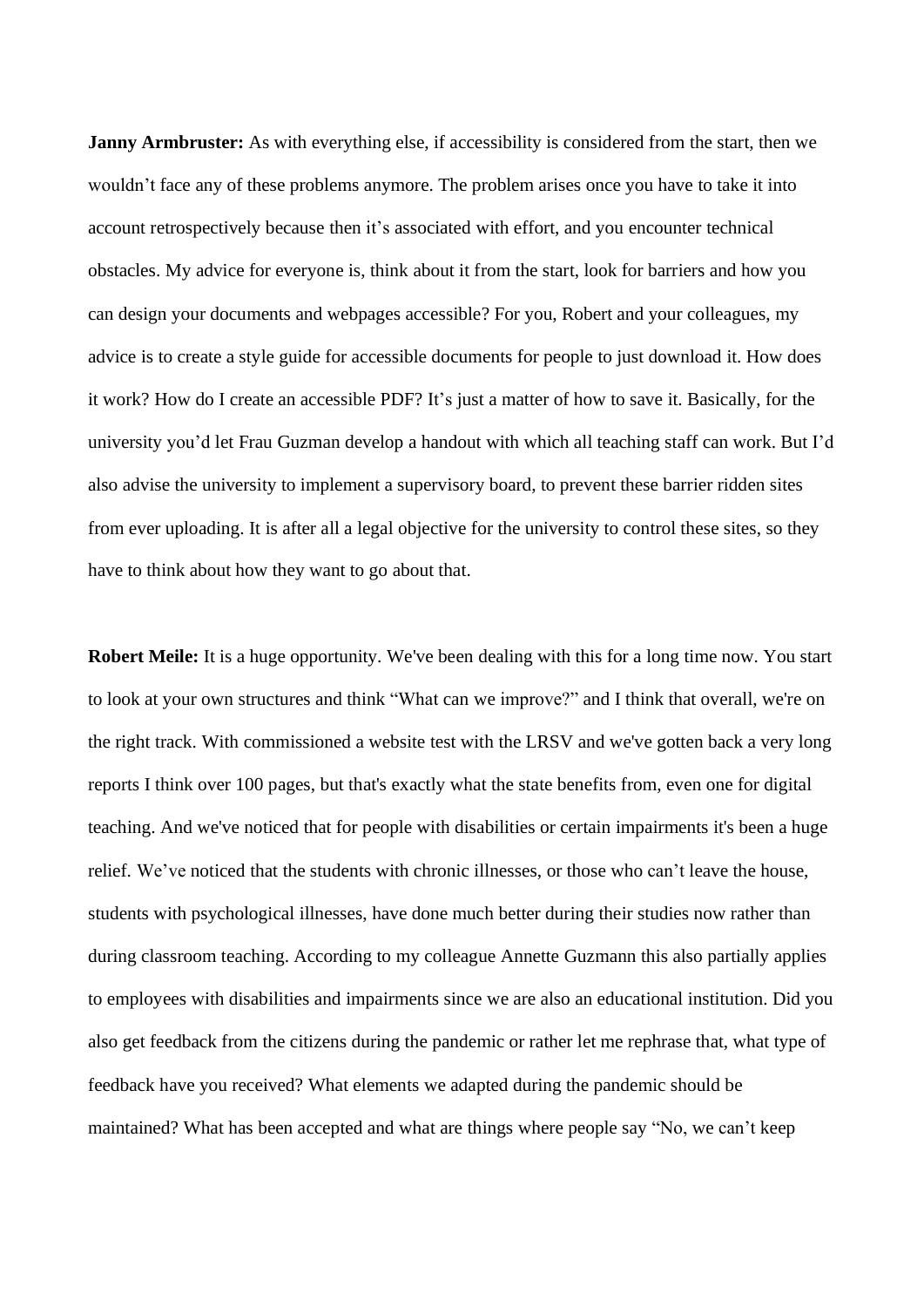doing this, we need to return to the standard procedures."?

**Janny Armbruster:** I don't think that there'll ever be a normality the way it was before corona. Especially regarding digitalization, I see it as an opportunity, I mean an opportunity for a hybrid work form, wherein I don't need to go on business trips, only to meet up with three colleagues. Instead, I can do it via Zoom, it saves time and for short notice work related organizational matters it'll definitely prove positive because they help us simplify these processes, like homeschooling for example. I pray we won't have to go back to homeschooling entirely again, but we should maintain this hybrid form. And since we'll just have to get accustomed to living with Corona, I wonder whether it's really necessary to have lectures with 500 people in a room, with a single professor standing there and talking for one and a half hours. I think in this case it's just simpler to upload it on Moodle and everyone watches it whenever they find the time to do so. I know Oliver Günther would rather have regular lectures back, but I think combining it like this is much more useful. Of course, there aren't only positives to the pandemic, to working from home while knowing that the social life, interaction and knowledge exchange is just as important, which is why we need to find a middle ground, to work in real life with each other and digitally, for the students and employees who need this social interaction while sharing a coffee break. It's part of our life, we just are social creatures, and nobody benefitted from the time we had to stay locked up inside, that also makes us sick. And for people with disabilities this was especially troublesome because they need these contacts, the support, and the social inclusion more than others even.

**Robert Meile:** I attended the conference in November, the state disability politics conference. There were a lot of people with disabilities in attendance and I noticed that the measures taken there, that had to be taken rather rashly, don't consider people with disabilities. As important as a mask is, for people who lipread it's a huge problem and this will probably be a problem at the university as well, if many people wear masks in the lecture halls. I hope we can at some point get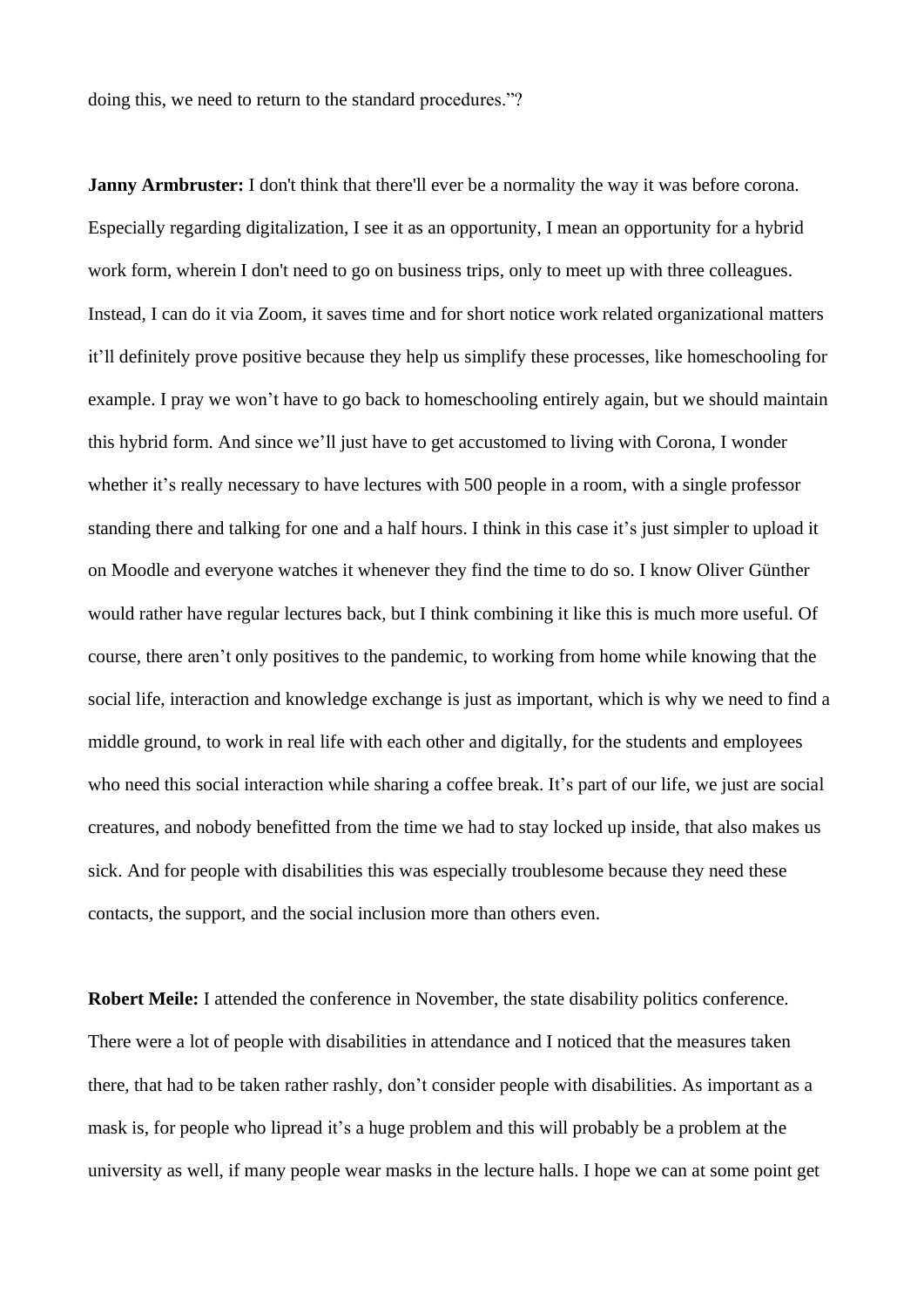away from this and I definitely support the point you've made, a healthy mix of both measures does it.

**Janny Armbruster:** With the corona measures in place currently I wouldn't do lectures with 500 or 200 people, but instead classes where students can interact and discuss. I think it's important that these can still take place.

**Robert Meile:** Well, then I thank you. I have one last question, Janny, and this is a question to kind of look at what the future holds. The question being, Janny, if you were prime minister of Brandenburg for a day, what would you immediately enforce regarding your current workplace?

**Janny Armbruster:** I would like to build a disability parliament for Brandenburg and I would like to order it, although a minister doesn't have the interference rights into parliament, but I'd talk to the state legislative president to work together with the state commissioner for people with disabilities to establish a solid talking ground, it doesn't have to be neither exclusive nor inclusive, just a place for the parliament and people with disabilities to talk. After all, they must make sure that the decisions and proposals keep the interest of people with disabilities in mind. We are allowed, and now I do have to add 2 more things I forgot to say before. Here in Brandenburg, we have the highest quota for people with disabilities, not least because of obsolescence in our society. Especially here in Brandenburg we have 500.000 people with disabilities and around 138.000 with a recognized disability. That's 20% of our population. And this is sometimes overlooked, but I think it's so important, I've said it before the elections, to keep these people in mind and put our political focus on them, not just in my department, but for all political decision-makers. That would be tremendously important to me and I think a designated parliament might help with that.